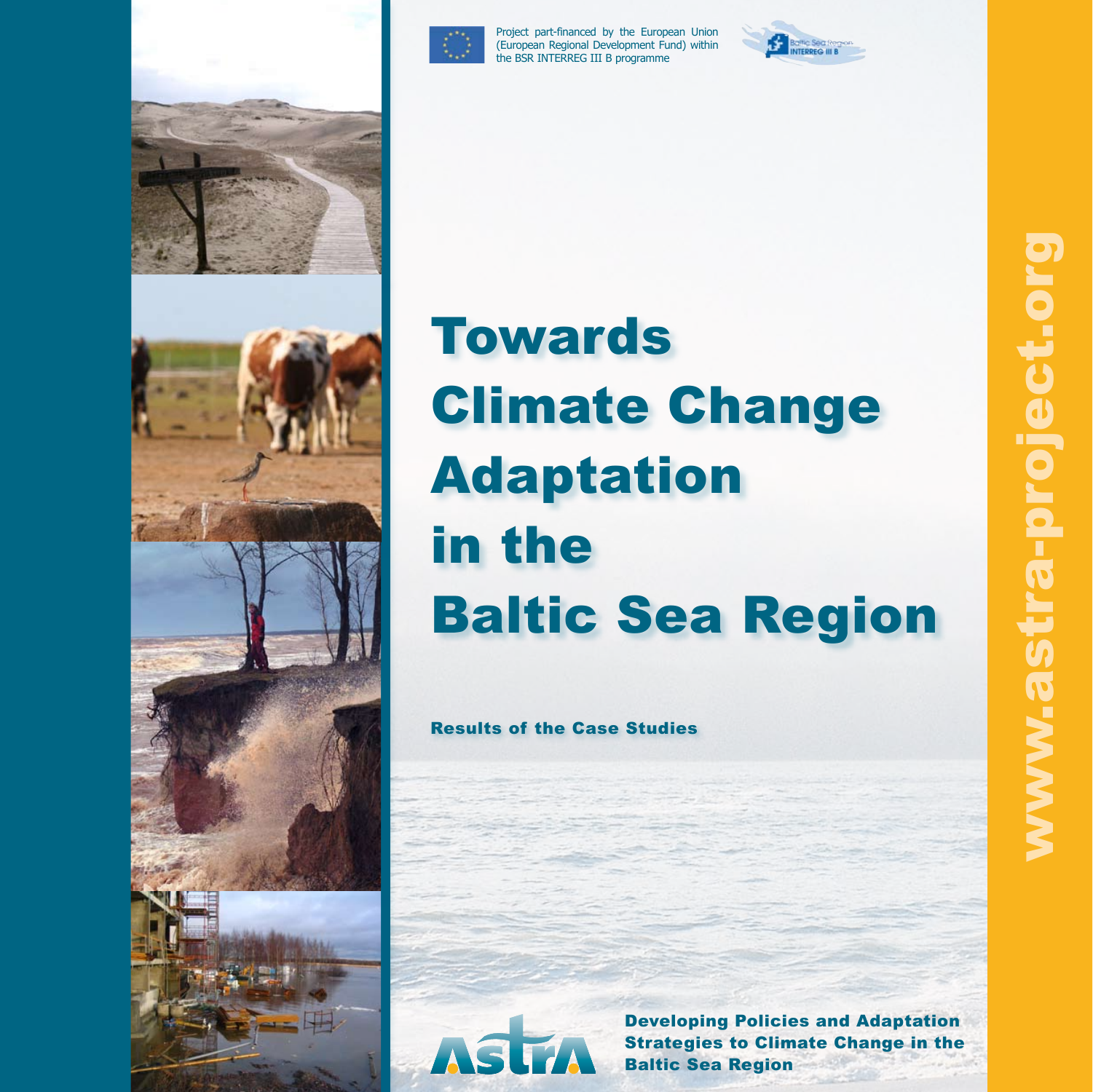# The ASTRA Project

# Developing Policies and Adaptation Strategies to Climate Change in the Baltic Sea Region

It is established scientific knowledge that the climate is already changing and an increase in the average global surface temperature can be observed. There is wide agreement that this trend of global warming is continuing, mainly due to human influence. Early adaptation to climate change greatly reduces the financial and humanitarian risks potentially involved. Planned adaptation can also increase our everyday quality of life. This underlines the need for societal responses.

Focusing on the Baltic Sea Region (BSR), the ASTRA project assessed the regional impacts of the ongoing and future global change in climate. Its aim is to develop adequate climate change adaptation strategies and policy recommendations together with the relevant stakeholders, such as planners and decision makers. ASTRA's partners comprise various research institutes and regional and local planning offices around the Baltic Sea Region. Lead partner of the project is the Geological Survey of Finland.

The ASTRA project used climate change models and climate impact research to develop regional and local impact scenarios. In this context, it concentrated on risk awareness and the formulation of policy



recommendations. The main focus was on practical applications; stakeholders became directly involved in the project's activities.

From June 2005 to December 2007, the ASTRA project has been co-financed by the Baltic Sea Region's INTERREG III B Programme of the European Union, with a project budget of EUR 2.2 million.

On the following pages, the results of the ASTRA project will be presented in a nutshell. The detailed project results can be downloaded from www.astra-project.org.

> Seasonal changes in precipitation from 2000 und 2100. Left: winter season (December to February); right: summer season (June to August), SRES A2 scenario, HadCM3

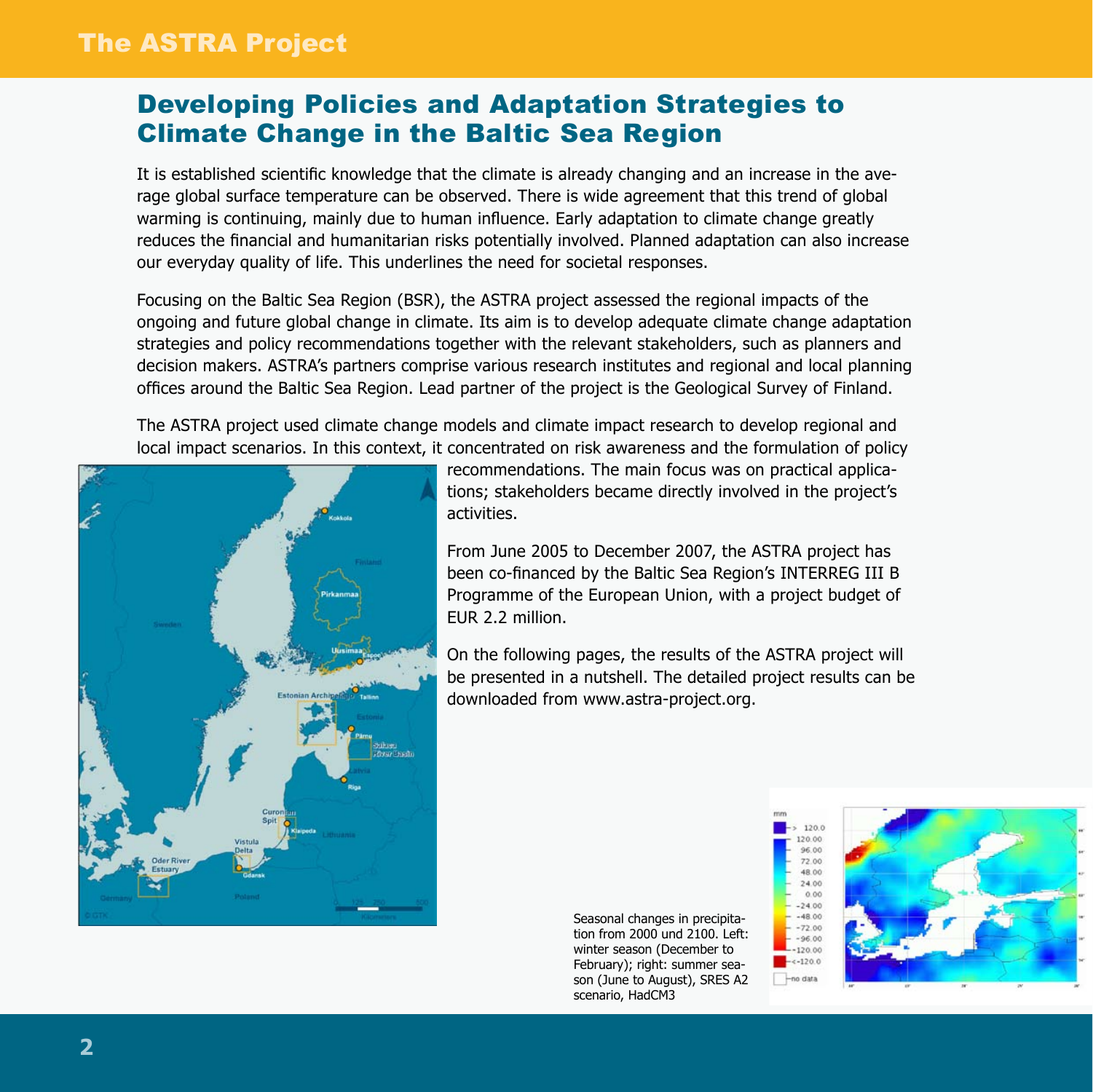### Towards Climate Change Adaptation Strategies in the Baltic Sea Region

Adaptation to climate change impacts is rather new on the political agenda of the Baltic Sea Region as well as that of the European Union. According to the latest expectations for the ongoing change in the climate, adaptation should become an integral part of policies, ensuring sustainable future development. Public authorities responsible for policy making on behalf of public welfare play a key role when addressing climate change issues. Their decisions can benefit sustainability in territorial development.

#### **Climate change in the Baltic Sea Region**

Scientific studies have shown a general trend of rising average temperatures and changes in precipitation patterns for the Baltic Sea Region (BSR). The BSR faces different regional and seasonal challenges in the light of the changing climate. Questions raised include what level of coastal protection will be needed in the future, and how to cope with severe flooding events or water shortages.

#### **Adaptation to climate change impacts**

The concepts of adaptation and mitigation tackle climate change in two different ways, as shown in the illustration on this page. Adaptation seeks to moderate



the negative effects or exploit the beneficial opportunities of climate change. Mitigation includes measures and strategies to reduce  $CO<sub>2</sub>$ and other greenhouse gas emissions. Both approaches should be regarded as complementary: the more successfully they are both followed, the lower the risks for society will become due to climate change impacts.

#### **ASTRA publication "Towards Climate Change Adaptation Strategies in the Baltic Sea Region"**

As guidance for decision-makers, the ASTRA book "Towards Climate Change Adaptation Strategies in the Baltic Sea Region" comprises the main findings of the ASTRA project and presents information and recommendations on how to develop adequate adaptation strategies for climate change impacts. This publication provides definitions of key concepts concerning adaptation, reasons why adaptation strategies are needed and the main challenges when coping with climate change issues.

Climate change in the Baltic Sea Region and main affected sectors are also described, including an overview of the current institutional preparedness regarding adaptation to impacts. Furthermore, the book policy makers.) provides an over-



climate change Mitigation and adaptation as complementary approaches in climate change policy (adopted from IPCC 2001: Climate Change 2007: Mitigation to climate change – Summary for

view of existing adaptation strategies in the BSR. Approaches and examples of good practice are highlighted and recommendations that can be drawn from the AS-TRA project findings are finally presented.

The book is freely available at www.astra-project.org.

Contact information:

Geological Survey of Finland Philipp Schmidt-Thomé Betonimiehenkuja 4, 02151 Espoo, Finland philipp.schmidt-thomé@gtk.fi www.astra-project.org

**Hilpert, K., Mannke, F., Schmidt-Thomé, P. (eds.), 2007:** Towards Climate Change Adaptation Strategies in the Baltic Sea Region, Geological Survey of Finland, Espoo.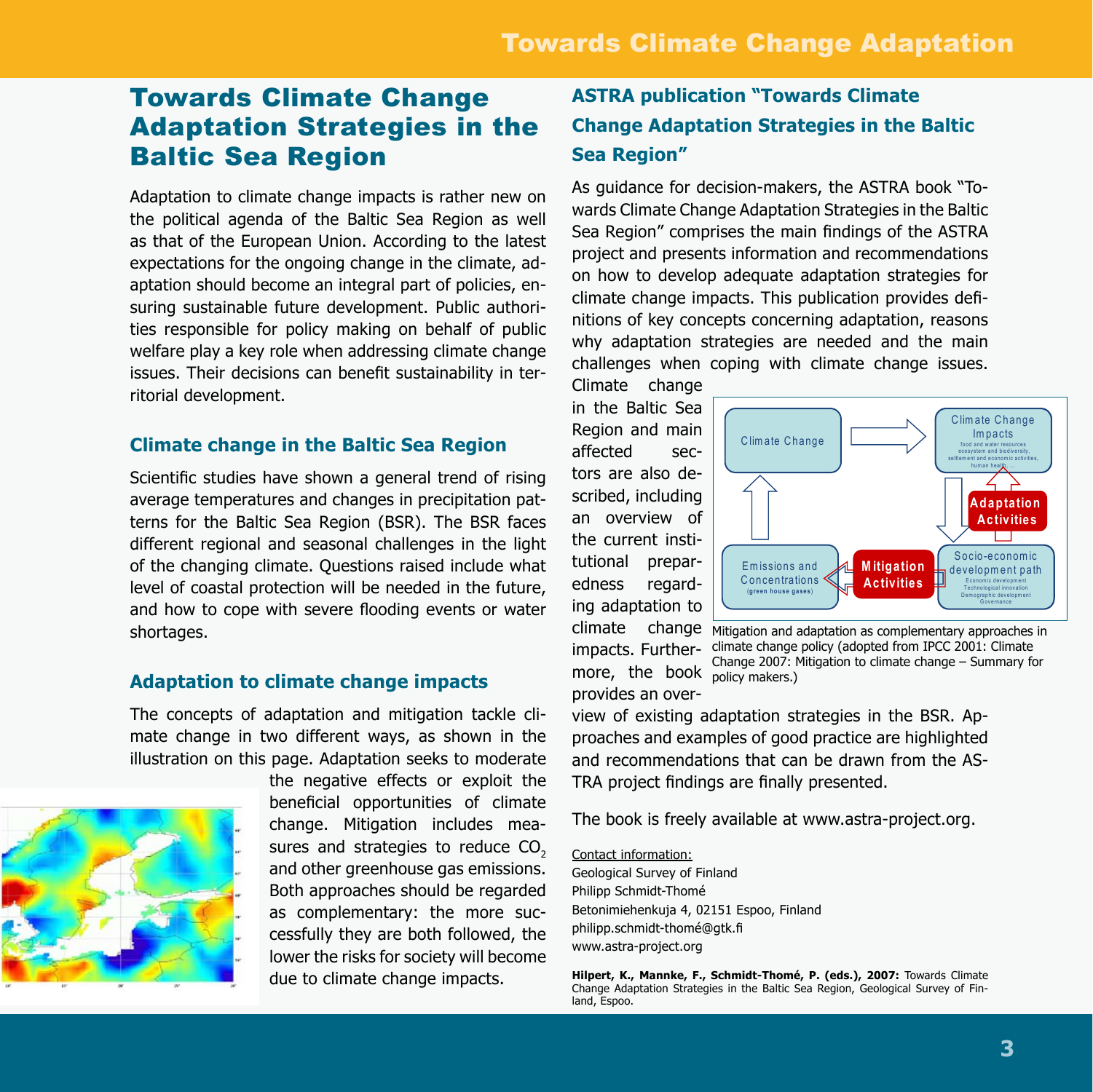#### Adaptation to Sea Level Rise

The sea level is an important issue for future coastal safety. Although in his last report the IPCC (2007) published lower estimates for sea-level rise induced by global warming, recent literature, satellite measurements and observations imply that these could be underestimated (WBGU 2006). Thus, integrated assessments are



Difference of the cumulative costs (2000-21000) for adaptation (blue) and for the residual damage costs (red) in % of GDP (2006). Cost assessments like this depend on the valued assets. Therefore the residual damage costs are quite different for the Baltic countries. But if countries are only a little protected yet, like Estonia or Lithuania, the necessary investments in coastal protection exceed the expected and possibly saved damage costs.

context. Although some parts of the Baltic Sea are affected by isostatic land uplift, several coasts are still at risk. If CO<sub>2</sub> emissions remain undamped the increase will be greatest in the southern Baltic Sea (approx. up to 95 cm), while in the northern parts it will range between 15-45

important in this

cm by 2100. The questions raised include what level of coastal protection will be needed in the future, how to cope with severe sea and river flood events, and especially how much coastal protection will cost. What will actually happen mainly depends on the future development of greenhouse gas emissions, as well as on demographic and technological developments, i.e. on future human behaviour. This example is based on a scenario associated with at least a tripling of atmospheric CO<sub>2</sub>, providing an idea of what could happen if anthropogenic CO<sub>2</sub> emissions continue to rise in a business-as-usual way.

The benefits of adapting to sea level rise are computed by comparing adaptation costs (incurred by dike construction and maintenance) and the residual dam-

age costs (expected costs of extreme floods inducing dike breaches) for the case where dike heights are not changed (non-adaptation) with those for the case where they are adjusted to a 100-year flood return level (normative protection (adaptation) target). The graphic on this page illustrates that most countries will benefit from adaptation. Denmark, Latvia, Sweden and Germany are in particularly prone to risk and can achieve a positive benefit. The opposite holds for Estonia, Finland and Lithuania. Here, the costs are negative, implying that the selected adaptation target might be too large. For these countries the 100-year protection level is not beneficial from a cost-benefit-analysis viewpoint (e.g. without considering natural/cultural values). The reason for this is that it makes less sense to build dikes protecting only low-lying lands where few economic assets are situated. This makes it clear that such analyses provide only a comparative snapshot. Further climate impacts need more detailed studies on risk propagation and the threatened infrastructure, although the above-presented results were already improved by additional GIS analysis. The multiplicity of exposed sectors is a real challenge in the development of adaptation policies. Considerable scientific progress has been made during recent years, but a qualitative survey among decision makers in the BSR revealed that current knowledge about the sectors at risk and about potential adaptation measures is in its infancy. Here, a new philosophy of science-stakeholder interaction must be established.

#### Contact information:

Potsdam Institute for Climate Impact Research Dept. Integrated Systems Analysis Jürgen Kropp P.O.Box 60 12 03, 14412 Potsdam, Germany kropp@pik-potsdam.de

**IPCC (2007):** Climate change 2007: The Physical Science Basis. WG I of the Intergovernmental Panel on Climate Change (IPCC). Cambridge: Cambridge University Press.

**WBGU (2006):** The future of the ocean: to warm, to high, to sour. Special Report of the German Advisory Council on Global Change to the Federal Government. Berlin.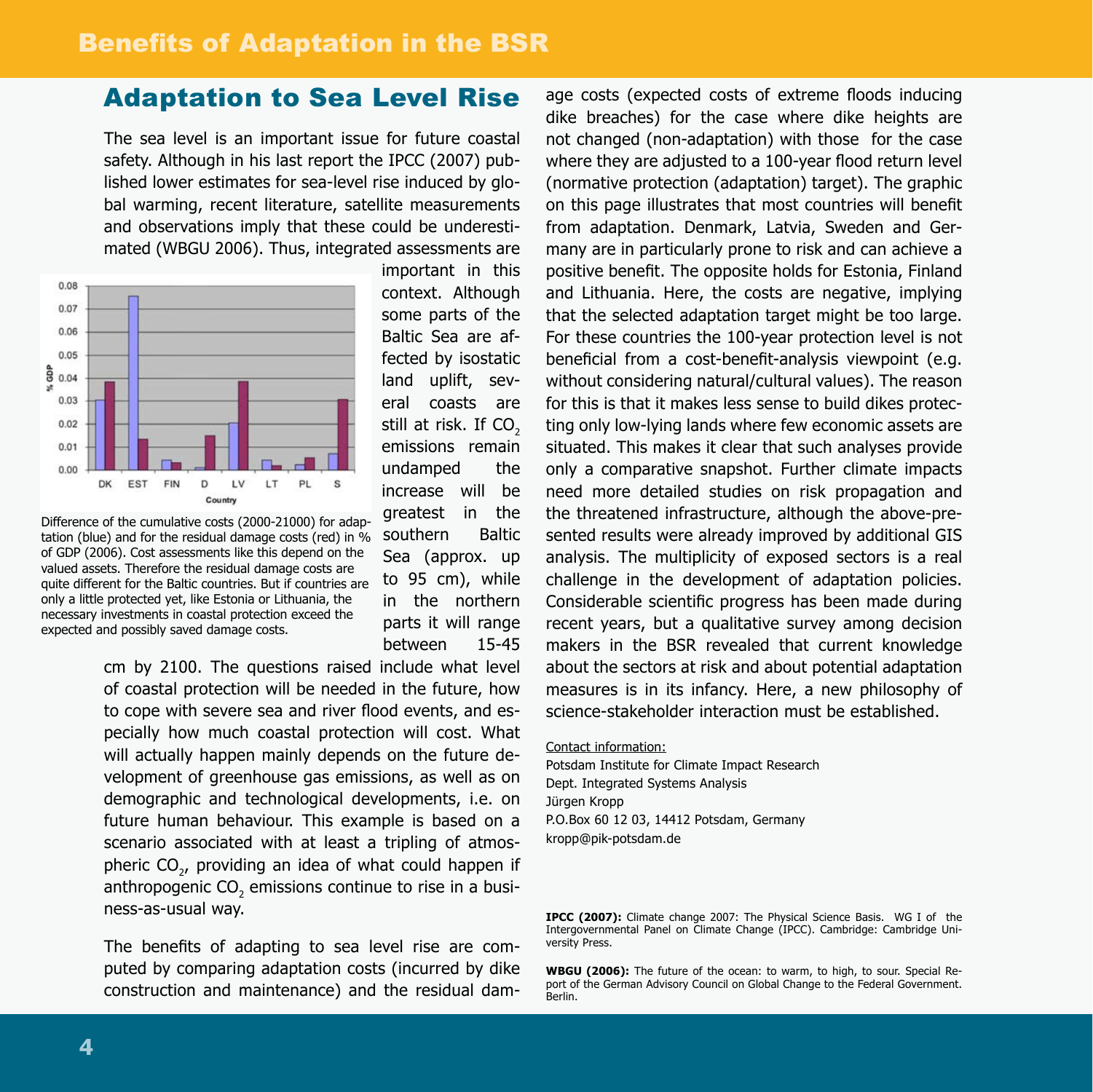#### Today's Weather Events are a Window to the Future

In January 2005 the Baltic Sea Region was hit by a fierce winter storm. Strong winds and floodwaters caused a wide array of damage in all countries of the region, totalling some 1.5 billion euros in insured losses alone. Coastal floods and erosion, power cuts, and forest and property damage were only a few of the effects felt. Hardly any sector of the societies in the region was left untouched.

Although it was a single event, a study carried out under ASTRA on the January 2005 storm clearly revealed how complex the direct and mediate impacts related to extreme events can be. Individual areas and exposure units in the Baltic Sea Region are affected in very different ways, although the basic nature of extreme events remains similar across the whole region.

This offers possibilities for learning. Individual events experienced both personally and through case-studies, such as the winter storm study carried out in the ASTRA project, are valuable in raising awareness of the possible effects of climate change. Through learning about

the impacts seen in the various parts of the Baltic Sea Region, we can anticipate the extent and the nature of extreme weather events and the effects that we will possibly face in the future.

Especially in planned adaptation through spatial planning,



Effects of the winter storm and protection measures on the market place in Helsinki (photo: Samuli Lehtonen)

much can be learned by comparing different ways of dealing with both human and natural challenges that are similar to all, fitting functional land use guidance and planning practices into individual geographic and socioeconomic settings. Apart from setting new standards for safe construction and safety levels of various societal functions, learning from extreme weather events can be a key to the kind of individual expertise that handling complex issues such as climate change demands.

The January 2005 storm offered a valuable example of this. The record high sea-level raised by the storm had little effect in Helsinki, Finland, but caused some 9 million euros worth of damage in Pärnu, Estonia. Apart from the characteristics of the coastlines themselves, equally important factors were the long-term rules of lowest construction levels in effect in Helsinki and the preparedness and co-operation of various actors to lessen the damage during the storm. Both factors are based on knowledge of the vulnerable points of the area.

Early adaptation to future extreme events and learning from today's events pays off. It is expected that with climate change, extreme weather events will become more common in the future. In fact, some events seen as extreme today may be considered average within few

> decades. Adaptation is especially economical when planning new urban areas along the immediate coastline, reducing potential damage from day one.

#### Contact information:

YTK Centre for Urban and Regional Studies Helsinki University of Technology Simo Haanpää P.O.Box 9300, FIN-02015 TKK, Finland tel.: +358-9-451 4426 simo.haanpaa@tkk.fi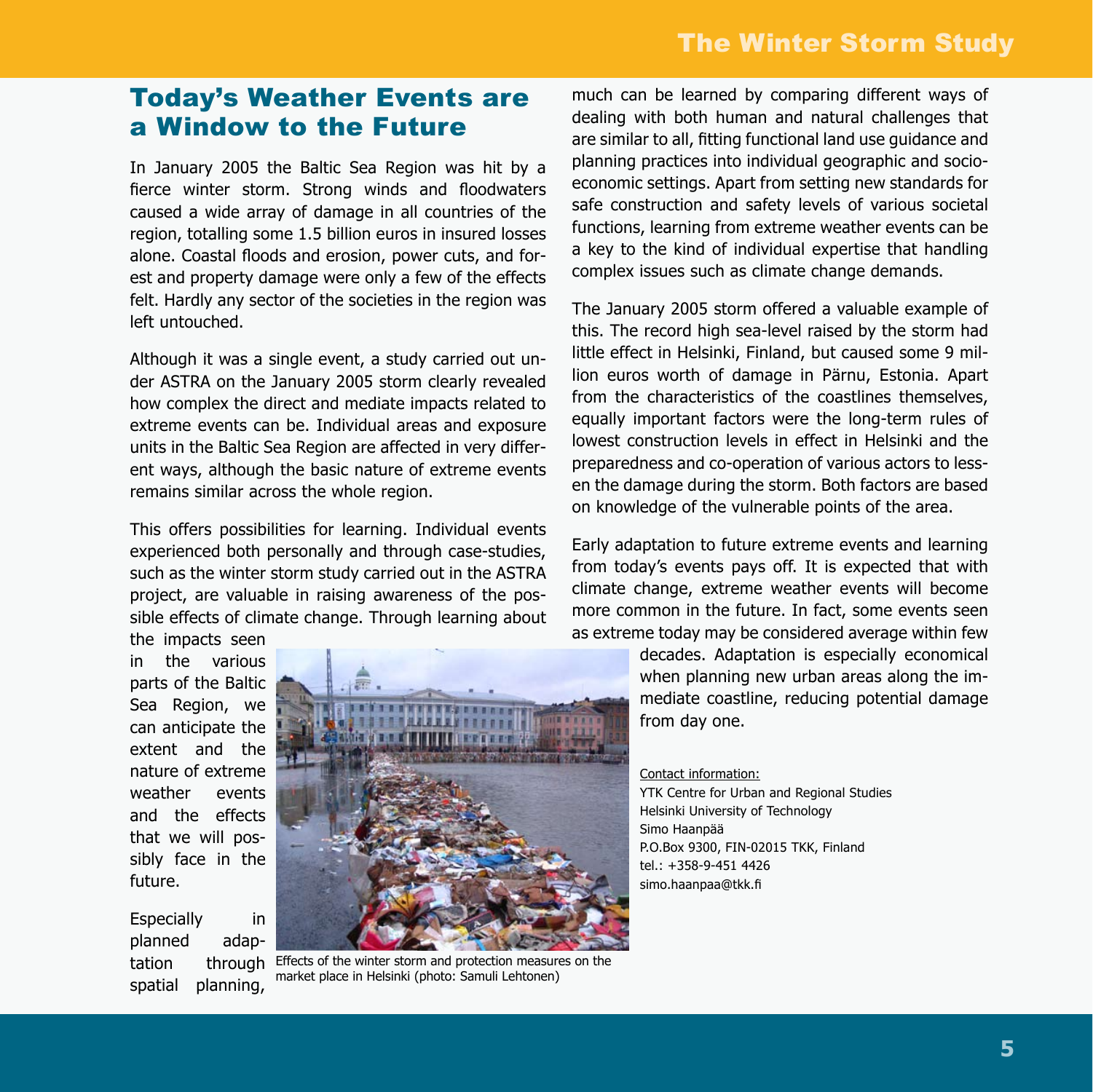### Climate Change and the Oder Estuary

The Oder River (German: Oder; Polish and Czech: Odra) is an outstanding example of the interrelations between river basin and coast and demonstrates the dependency of coastal management on river basin management. Agriculture, industries and cities cause loads of heavy metals, organic pollutants and especially high loads of the nutrients nitrogen and phosphorus. The quality of river water suffers from these loads, but the main consequences are visible in the coastal area. The lagoon can be regarded as a hypertrophic, degraded ecosystem. It largely lacks submersed vegetation, suffers from severe algae blooms, and the water transparency in summer is often below 50 cm. On sunny days without wind, anoxic conditions temporarily occur and cause fish kills as well as damage to the benthos. Due to regular dredging of the canal and denitrification processes, the lagoon still serves as a retention pond for nutrients and protects

management plan, while climate change is interfering with this river-basin-coast-chain and will increase problems with algae blooms. Furthermore, the on-going sea-level rise and a sinking coast as well as changes in precipitation in the catchment, with subsequent changes in river discharge, might increase the risk of flooding in the river basin and aong the coast. An increased risk of storms and storm surges along the Baltic Sea coast will have immediate negative effects on coastal erosion, protection measures and tourism infrastructure (leisure boat harbours, beaches, piers, promenades). A strong northerly wind can cause storm water levels on the Baltic Sea coast to rise by one metre or more (increasing with sea-level rise). During these situations, backwater in the Odra is observed far south of Szczecin, and a temporary intrusion of Baltic Sea water with a salinity of 6  $\frac{0}{00}$  into the lagoon is observed and causes a hazard. The region has to face danger from two sides, due to sea-level rise as well as due to increased floods. Therefore, integrated coastal and flood protection is needed.

the Baltic Sea to a certain degree from pollution. but the poor water quality hampers bathing tourism and nature protection. Water quality will gain importance because most parts of the coastal zone became Natura 2000 sites and the EU-Water Framework Directive (WFD) demands good water quality. The WFD further asks and coastal water



for a river basin Threats and opportunities of climate change: The Oder/Odra estuary region

These and other impacts have been, and still are discussed together with ministries, regional authorities and local associations within regional workshops and conferences as well as within the ongoing ICZM project IKZM-Oder (www.ikzmoder.de).

Contact information:

Baltic Sea Research Institute (IOW) Gerald Schernewski tel: +49 381-5197 207 gerald.schernewski@io-warnemuende.de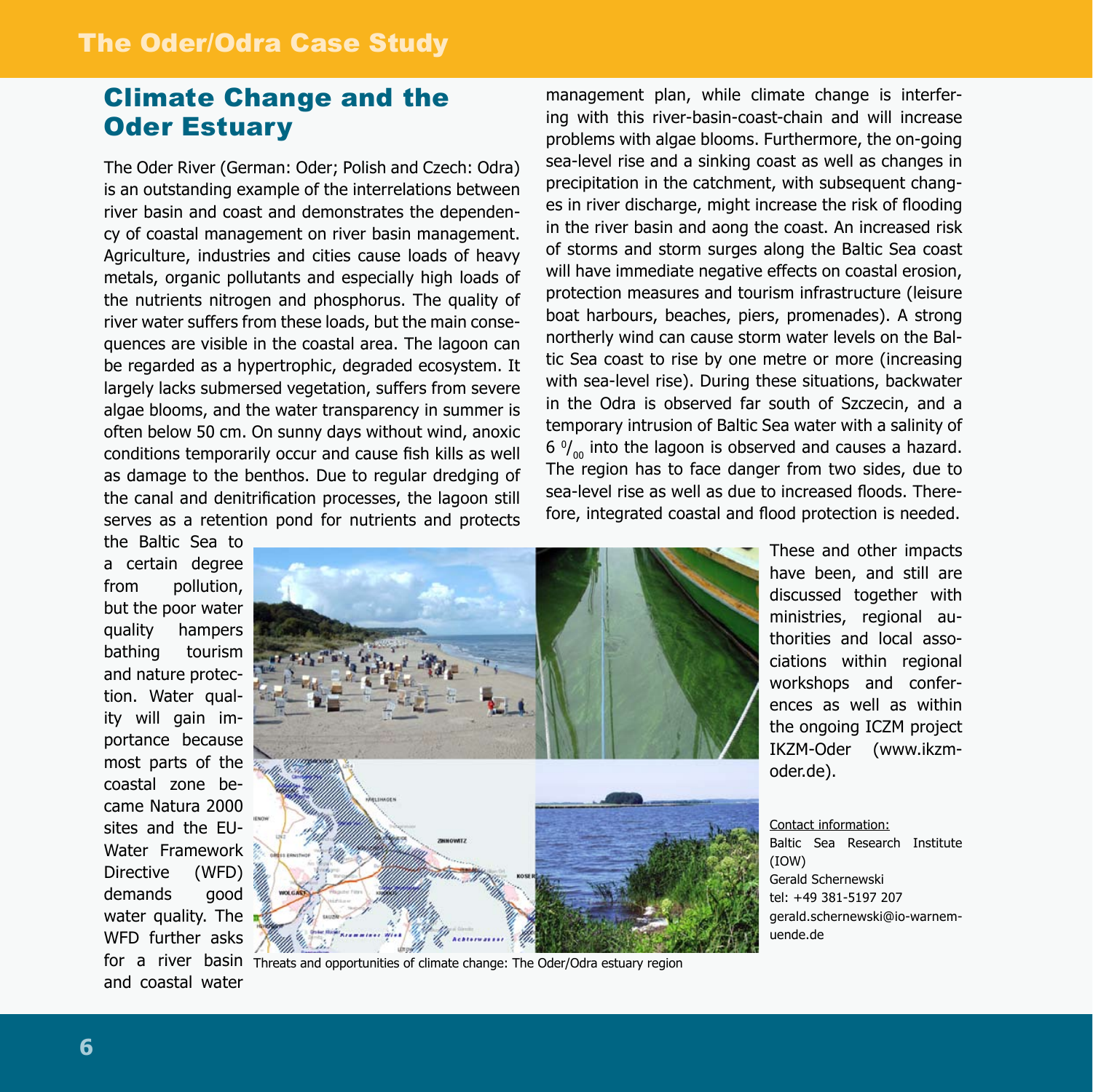# Climate Change Adaptation in Gdańsk

#### Climate is also Changing in Gdańsk – Are We Ready?

Due to its geographic location in the Vistula Delta, Gdańsk is extremely vulnerable to floods caused by intensive precipitation, high discharge of the Vistula River, storm surges and ice jams. In addition, parts of the city and its infrastructure are situated below sea-level.

Analysis based on the scenarios of the SEAREG and ASTRA projects for sea-level rise and changes in temperature and precipitation patterns with a 100 years perspective indicate that coastal erosion and flood risk in the Gdańsk region will increase. Assessment of climate change impacts on the urban area of Gdańsk and its vicinity revealed the strongest impacts on beaches (tourism), arable land and the productionservice sector. Transport and communication as well as residential-service sectors would also be affected. Moreover, the problem concerns the water supply system, since groundwater intakes

of high admissible resources and great importance for the city are located in low lying, potentially endangered areas.

Gdańsk is currently one of the best flood-protected cities in Poland: it has a network of flood protection struc-



Gdańsk – areas potentially affected by sea level rise (based on SEAREG SLR scenarios and high quality DTM)

tures, i.e. dikes, ditches, culverts, sluices, pumping stations and storage reservoirs. Recurring flood events with severe impacts (i.e. in 2001) have led to an analysis of existing flood protection policies as well as the technical condition and modernization of the infrastructure. A Polish law regulates principles for the determination of areas demanding flood protection. The potential influence of sea-level rise has been considered in coastal



zone management. However climate change impacts have not so far been taken into account in an integrated approach to water and flood risk management. The project's results shall function as a tool for further analysis and sup-

Central Railway Station in Gdańsk during flood caused by cloudburst in July, 2001 (photo: Wojtek Jakubowski /KFP)

port the integration of climate change impacts issues and flood protection aspects into planning and decision making in Gdańsk.

To raise awareness of the need for adaptation to climate change, potential impacts were discussed with local and regional stakeholders during conferences, seminars, meetings and personal interviews. The stakeholders involved included: the Gdańsk Development Agency, the cities of Gdańsk, Sopot and Gdynia, Pruszcz Gdański Municipality, the Maritime Office, the Regional Board for Water Management, the Institute of Meteorology and Water Management, Pomorskie Voivodeship Office, and the Office of the Marshall of the Pomorskie Voivodeship.

Contact information: Polish Geological Institute (PGI) Dorota Kaulbarsz tel.: (+48 58) 554 29 09 dorota.kaulbarsz@pgi.gov.pl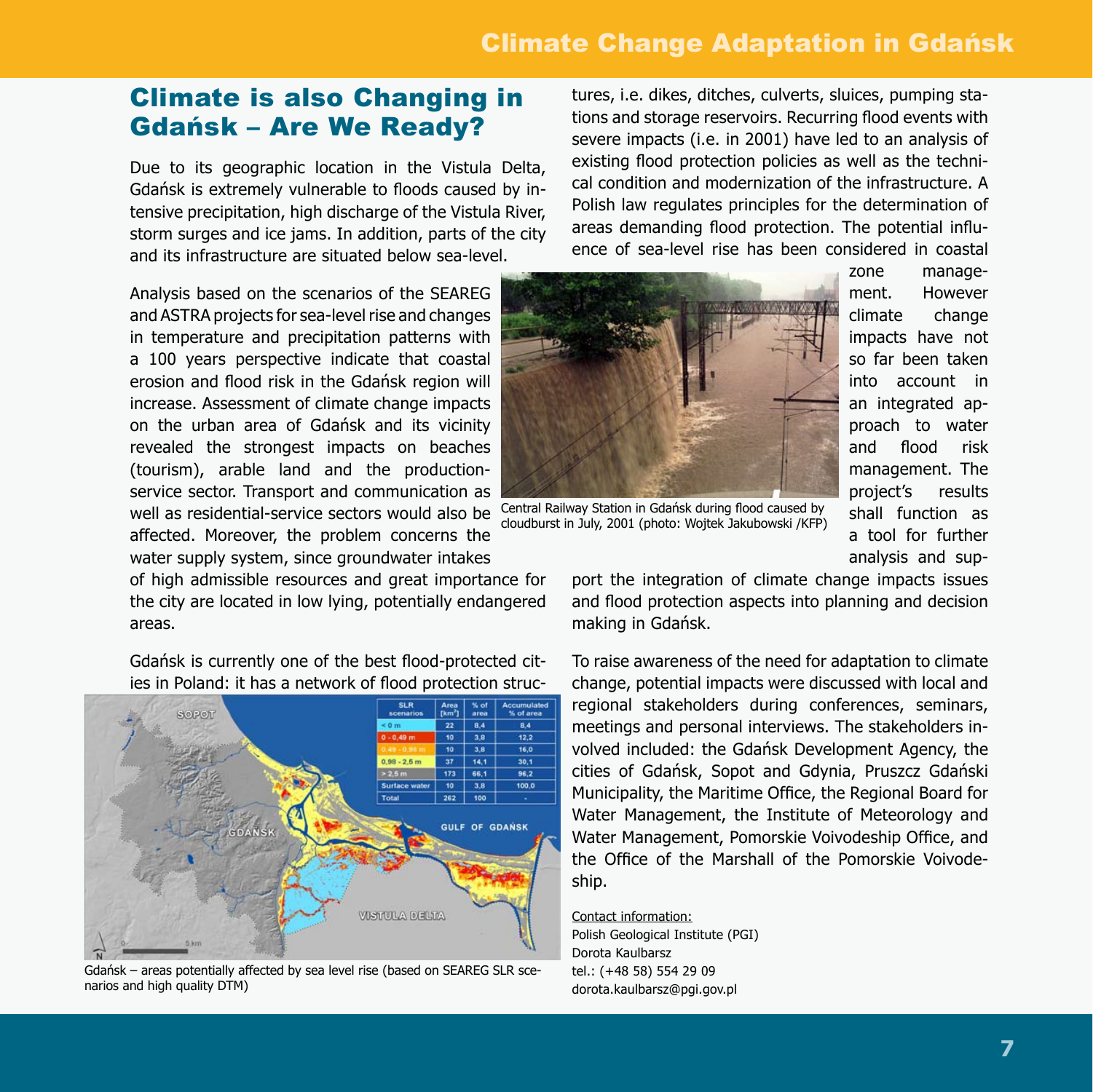#### Climate Change and Town Planning in Riga

# Climate Change Awareness in Rīga

Rīga, the capital city of Latvia, is of major importance for sustainable development of the country, it is the major centre of economic development and where most of the inhabitants of Latvia live. At the same time, Rīga is especially vulnerable to impacts of climate change due to its location in the vicinity of the Gulf of Rīga and at the mouth of three major rivers: Daugava, Gauja and Lielupe. Apart from high climate change impact risks and possible threats, the awareness of stakeholders and inhabitants could be considered as low. While at the national level the Climate Change Mitigation Program

2005-2010 is functioning well, adaptation approaches at both national and local levels are generally lacking.

The most important climate change impacts in Rīga are likely to be:



The winter storm 2005 in Rīga (photo: Ivars Kruze)

- flooding
- storm damage •
- groundwater level rise
- hydropower plant dam safety
- heat waves

In addition, other climate change risks can also significantly affect not only the welfare of inhabitants, but can be considered as a major threat to the development of Rīga, especially considering its high economic importance (major ports), recreational business and significance of climate change to the water supply systems.

To reduce climate change risks and support the development of adaptation strategies at the national level and in the municipality of Rīga within the ASTRA project:

- project participants and involved stakeholders have become acquainted with existing experiences ("success stories") in the Baltic Sea area. Participation in the

project supported the intensification of climate change research in Latvia and involvement in research and stakeholder networking;

- project experience has been used to support the start of work on the national climate change adaptation strategy;

- existing knowledge on climate change and its impacts has been summarised, discussed at the "Cliconference in Rīga and



mate change and waters" Scenario of sea level rise and storm surges in Riga for 2100

published as a book "Climate change in Latvia";

- the impacts of the winter storm "Erwin" (2005, also known as "Gudrun") on the infrastructure of Rīga have been assessed and conclusions have been drawn for seperate sectors;

- a sea level rise map hase been created for the coastal zone of the City of Riga using sea level rise models (data of the Potsdam Institute for Climate Impact Research generated within the ASTRA project).

# River Salaca: Climate Change and Nature Protection

The River Salaca Basin covers the major part of the North Vidzeme Biosphere Reserve. This territory can consequently serve to demonstrate to a wider society and researchers the impacts of climate change on biodiversity and territories with low human activity. River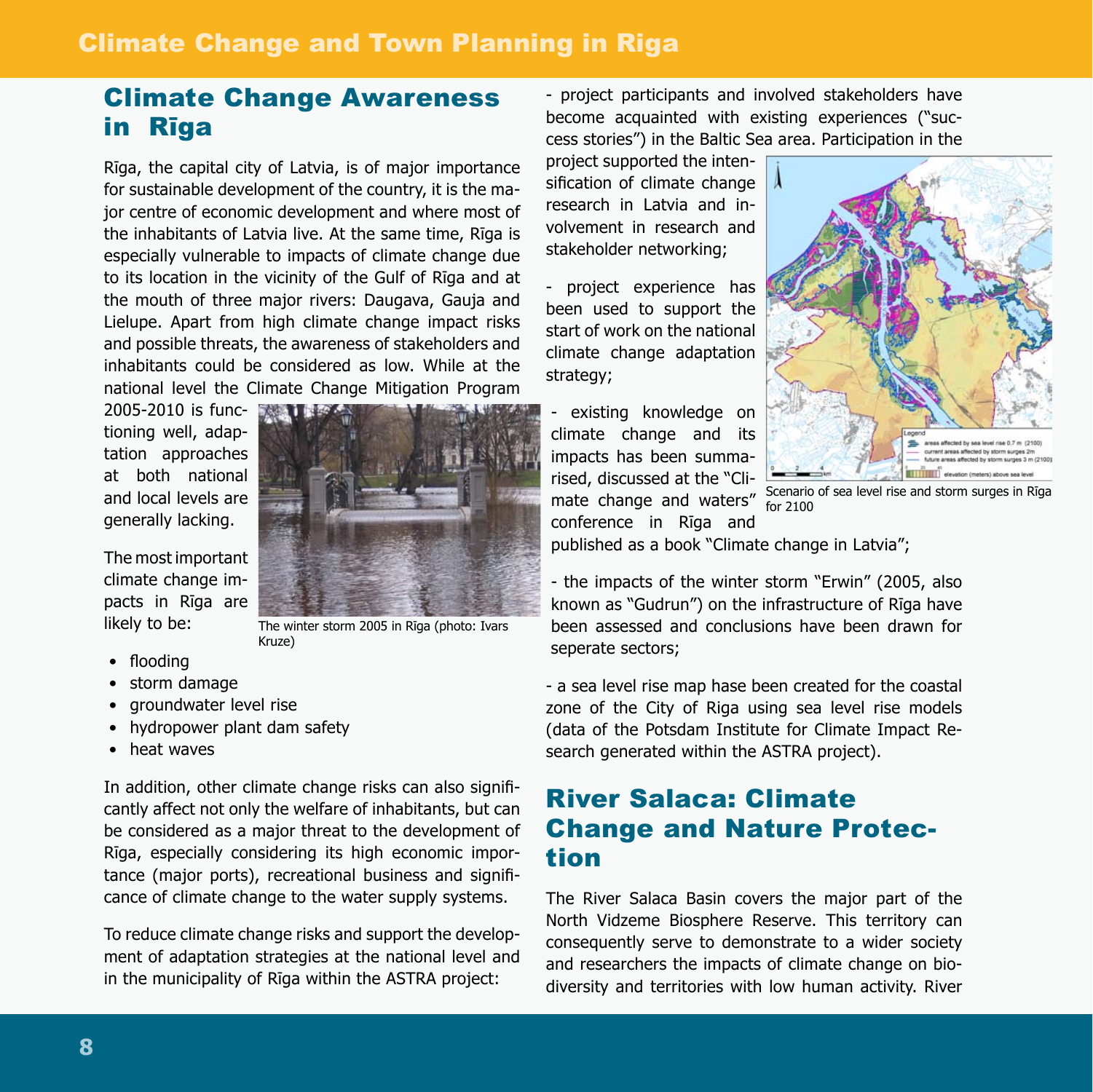# Climate Change Impacts at the Basin of River Salaca

Salaca is one of the least affected rivers, not only in Latvia but in the whole Baltic region, and the fourth most important salmon spawning area in the Baltic. It has high landscape diversity of such habitat types as aquatic ecosystems, raised bogs, coastal meadows and forests. The protection of biological diversity from possible threats caused by climate change is especially important in the River Salaca Basin.

Long-term ecological observations have provided information on the possible ecosystem response to climate change processes in the studied areas of the river basin.

The most significant climate change impacts in the Salaca River Basin are changes in the water level regime (occurrence of spring floods, low water periods), in the temperature regime (increasing spring temperature), a



with snow and ice cover, changes in the frequency of extreme weather events (winter storms in the coastal area), changes in vegetation in the river basin (e.g. overgrowth of aquatic vegetation in the River Salaca), fish habitat losses and a consequent decline in the recreational value of the River Salaca.

decrease in the number of days

View on River Salaca (photo: Ivars Druvietis)

Several stakeholders are involved in tackling problems linked with climate change impacts, including administrators and scientists from the North Vidzeme Biosphere Reserve, state institutions and agencies in the region (the Regional Environmental Board and Agency, Fire and Rescue Service, the Road Administration and Rural Development Service), and spatial planners from Rīga and Vidzeme Planning Regions.

Within the ASTRA project the climate change impacts and adaptation measures relevant for highly-valued protected areas have been investigated and the development of adaptation measures has been promoted. A sea level rise map for the coastal zone has been created using sea level rise models (data of the Potsdam

Institute for Climate Impact Research) generated within the ASTRA project. Draft proposals for spatial development policy have been elaborated with the aim of averting damage due to coastal erosion. It has been suggested that following measures have to be taken in the coastline tourism and environment protection zone:

• Construction of coastal 2100 at the River Salaca defence structures at dense settlement sites;



Scenario of sea level rise and storm surges for

- Control or prohibition of the expansion of settlement sites in vulnerable coastal areas;
- By-passing of the VIA Baltica motor way from the close proximity of the sea coast.

In the basin of River Salaca, activities such as the following are proposed in adapting to the expected climate change:

- Maintenance of the balanced overgrowth of river banks;
- Construction of hermetic toilets at camping sites in the coastal zone of the river;
- Construction of stairs and footbridges on steep slopes;
- Creation of improved swimming places;
- Limiting of the number of beavers in the River Basin. •

Contact information:

University of Latvia Maris Klavins Raina boulv. 19, LV-1586 Riga, Latvia tel.: +371 7331766 Maris.Klavins@lu.lv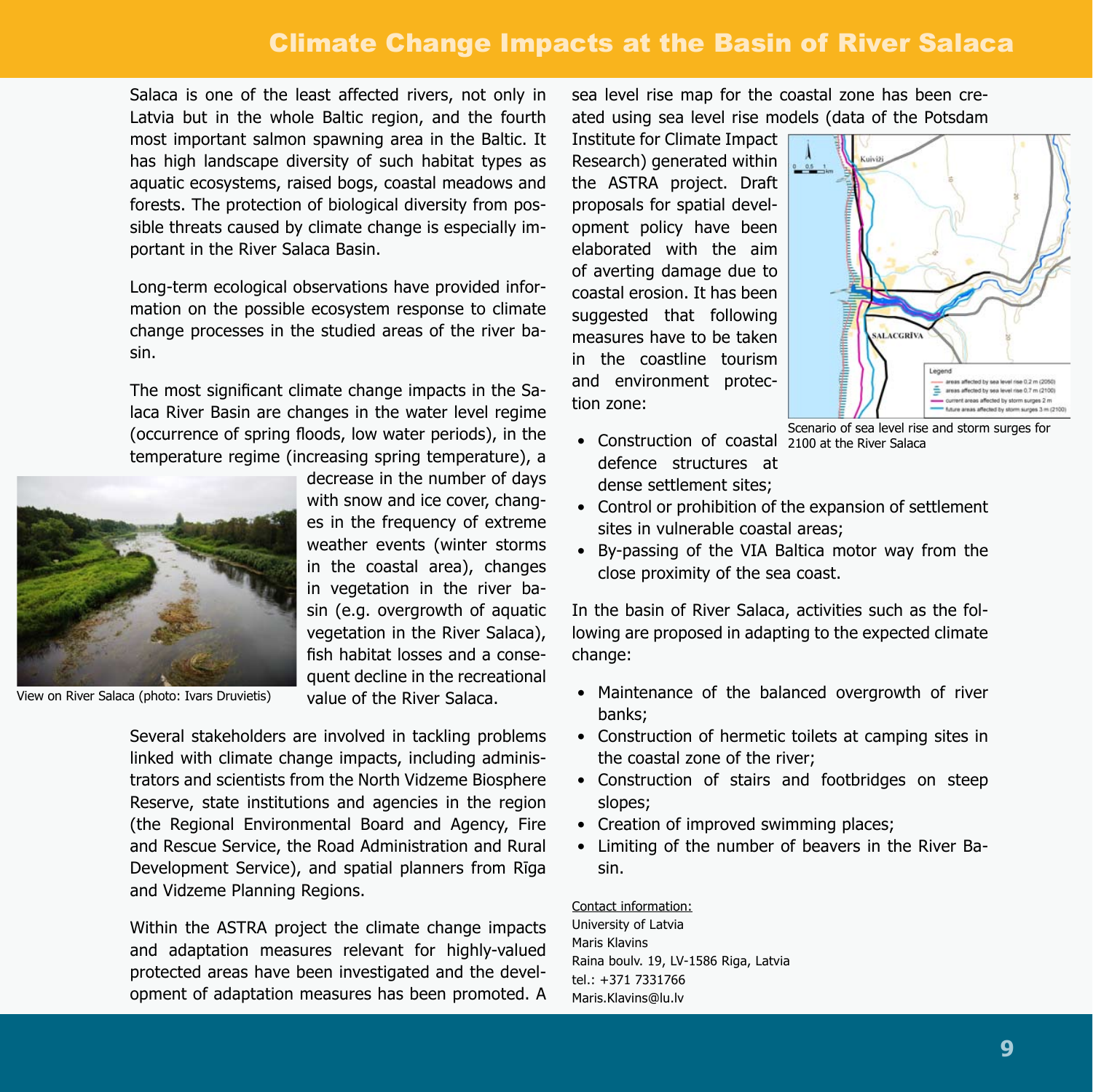# Saaremaa Case Study Area

Saaremaa, the biggest island of Estonia, is like a small model of Estonia due to its low-lying and flat topography and the existence of all major shore types characteristic of the coast of Estonia. Saaremaa is a popular tourist region of the country with a number of attractions and suitable recreation areas.



Saaremaa. Zonation of the Coast

The coastal zone of Saaremaa can be easily affected by global climate change and the concurrent sea-level rise. Increasing cyclonic activity due to warmer winters and more frequent and stronger storms with higher storm surges in ice-free sea conditions have already caused destruction to depositional shores, e.g. sandy beaches, and resulted in rapid changes in the shoreline position in many places. Continuation of the observed trends in climatic conditions (temperature rise in winter, frequent and strong westerly storms) will intensify the shore processes even more in the future.

A few local authorities in Saaremaa have managed to create a comprehensive land use plan for the municipalities and to establish regulations governing construction along the coast. Unfortunately, these measures have been undertaken more as a way to legally sanction growing coastal land use activities than to regulate future coastal development. Estonia's current patch-

work of laws and regulations regulating its coastal zone – while still evolving – remains incomplete and subject to numerous loopholes and other abuses. The powerful storm Gudrun and subsequent flooding in January 2005 clearly showed that the local authorities were not prepared to avoid or mitigate the impact of such a catastrophic event. In order to better organize coastal zone protection and land use, a detailed coastal zone management plan for Saaremaa Island is still in progress and will be completed by the end of the ASTRA project. The analytical work of the management plan is based on the existing datasets as well as on measurement data from coastal geomorphic and hydrodynamic field investigations at coastal study sites and in the sea. The coastal zone management scheme will hopefully allow the stakeholders to determine the best way to manage this important resource and to protect the coastal zone against the negative effects of both global climate change and increasing encroachment by development.

The stakeholders involved in the current project are the authorities of all coastal municipalities of Saaremaa.

Contact information: Institute of Ecology, Tallinn University Are Kont Uus-Sadama 5, 10120 Tallinn, Estonia tel.: +372 7376387 are@tlu.ee

### Pärnu: Climate Change and Storm Surges

Pärnu and the beach of Valgerand 4 km to the northwest are located on the coastal lowland of the Pärnu Bay. These areas are extremely vulnerable to floods caused by south-westerly storms. About 45% of the area is only up to 5 m above sea level (a.s.l).

Floods during strong storms in recent years (in January 2005 locally up to 310 cm due to wind speed and wave action) have caused considerable economic losses amounting to several tens of millions of euros. Calcula-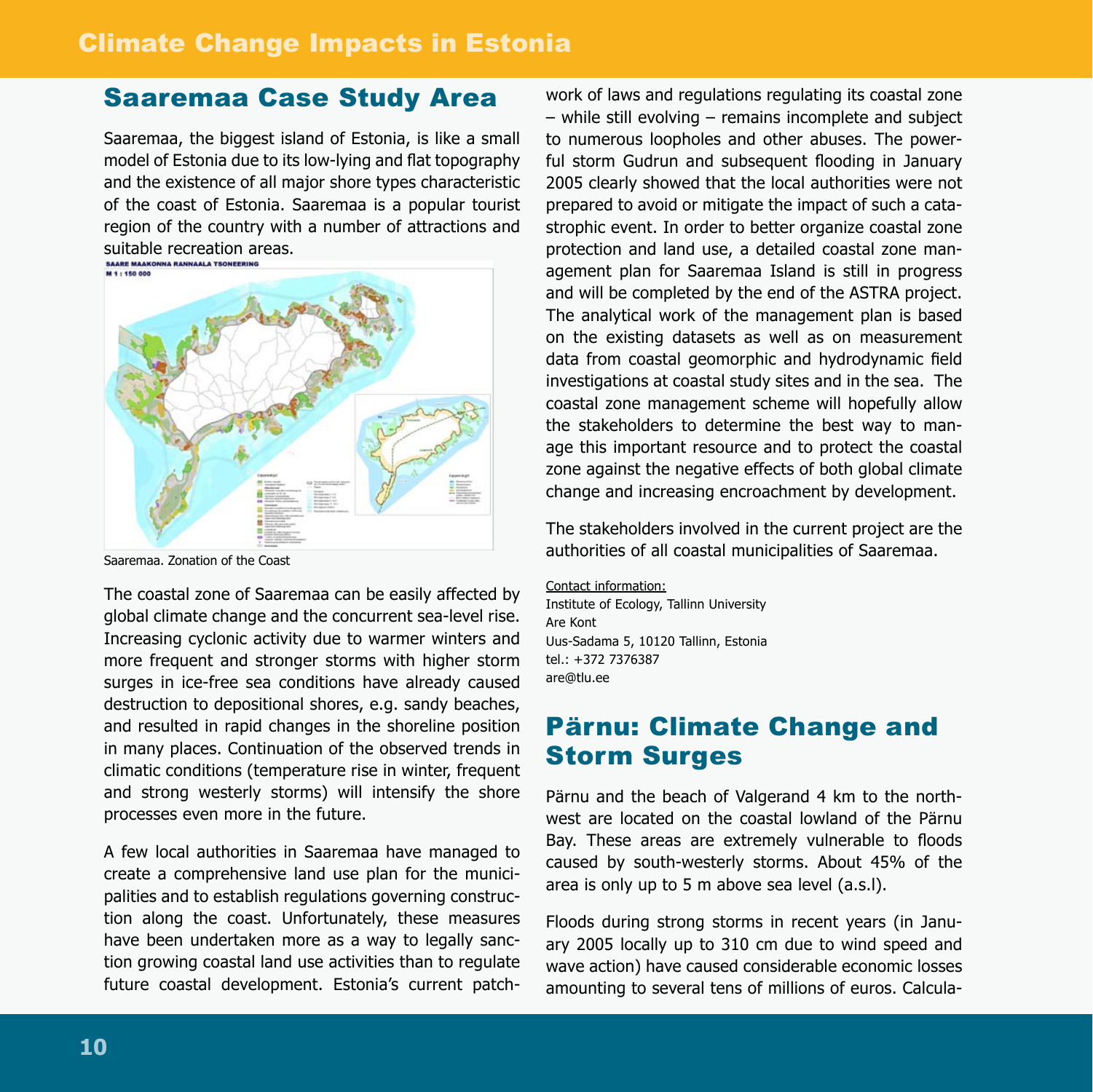# Climate Change Impacts in Estonia

tions show that a sea-level rise of up to 1 m and storm surges of up to 4 m by the end of the 21st century will cause widespread flooding, if the processes accompanying climate change continue. Especially dangerous are the periods when floods are supplemented by abun-



might be flooded

dant precipitation and higher discharge from the Pärnu River to the Pärnu Bay. In addition to floods, certain shore sections are intensely abraded during severe storms and the frequency of landslides of riverbanks may increase.

The results of the project were presented to the Pärnu City Government, the Audru Municipality

and also discussed on national radio, television and in the county newspaper.

#### Tallinn and Sea Level Rise

Tallinn, the capital of Estonia, covers an area of 158 km<sup>2</sup> and is located on the southern coast of the Gulf of Finland. Tallinn's shoreline is almost 70 km long and is divided into several peninsulas and minor bays at the mouths of ancient buried valleys. In the area of the buried valleys, 26 to 32  $km^2$  of the coastal land has a maximum elevation of 3 to 5 m a.s.l.. Commonly, these areas are densely populated or are subject to intense construction activity, and they are extremely vulnerable to storm surges. The buried valleys cut the Cambrian-Vendian aquifer, which is the main groundwater source for Tallinn and mainly feeds via the buried valleys. In the bays, intrusion of seawater into the groundwater occurs.

The water level of Lake Ülemiste in the southern part of Tallinn is 36.5–36.7 m a.s.l.; the Ancylus Lake dune system isolates it from the lower part of the town. During long-lasting severe rains Lake Ülemiste may overflow and endanger the centre of Tallinn.

Floods during strong storms of recent years have caused economic losses amounting to about one million euros. If climate change continues, by the end of the 21st century the sea level may rise in the Tallinn area by up to 80–100 cm, and during storms by up to 250 cm. This would cause widespread flooding in the new residential district of Harku and in many other similar areas (comprising up to 9  $km^2$  of the area of Tallinn). For Tallinn, long-lasting northwesterly winds and storms are the most unfavourable. Time series have shown an increase in their strength and duration. Sea-level rise will lead to the intensification of seawater intrusion into the Cambrian-Vendian aquifer, frequent landslides on scarp shores and intense abrasion.

The results of investigations were presented to the Tallinn Town Government in November 2007.

Recommendations for both Pärnu and Tallinn case study areas include cessation of the construction of long-lasting expensive buildings in low-lying areas until the rate of sea level rise has been determined more reliably.



Areas in Tallinn possibly prone to storm surges by the end of the 21st century.

Contact information: Geological Survey of Estonia Jaan Kivisilla Kadaka tee 82, 12618 Tallinn, Estonia tel.: +372 6720094 j.kivisilla@egk.ee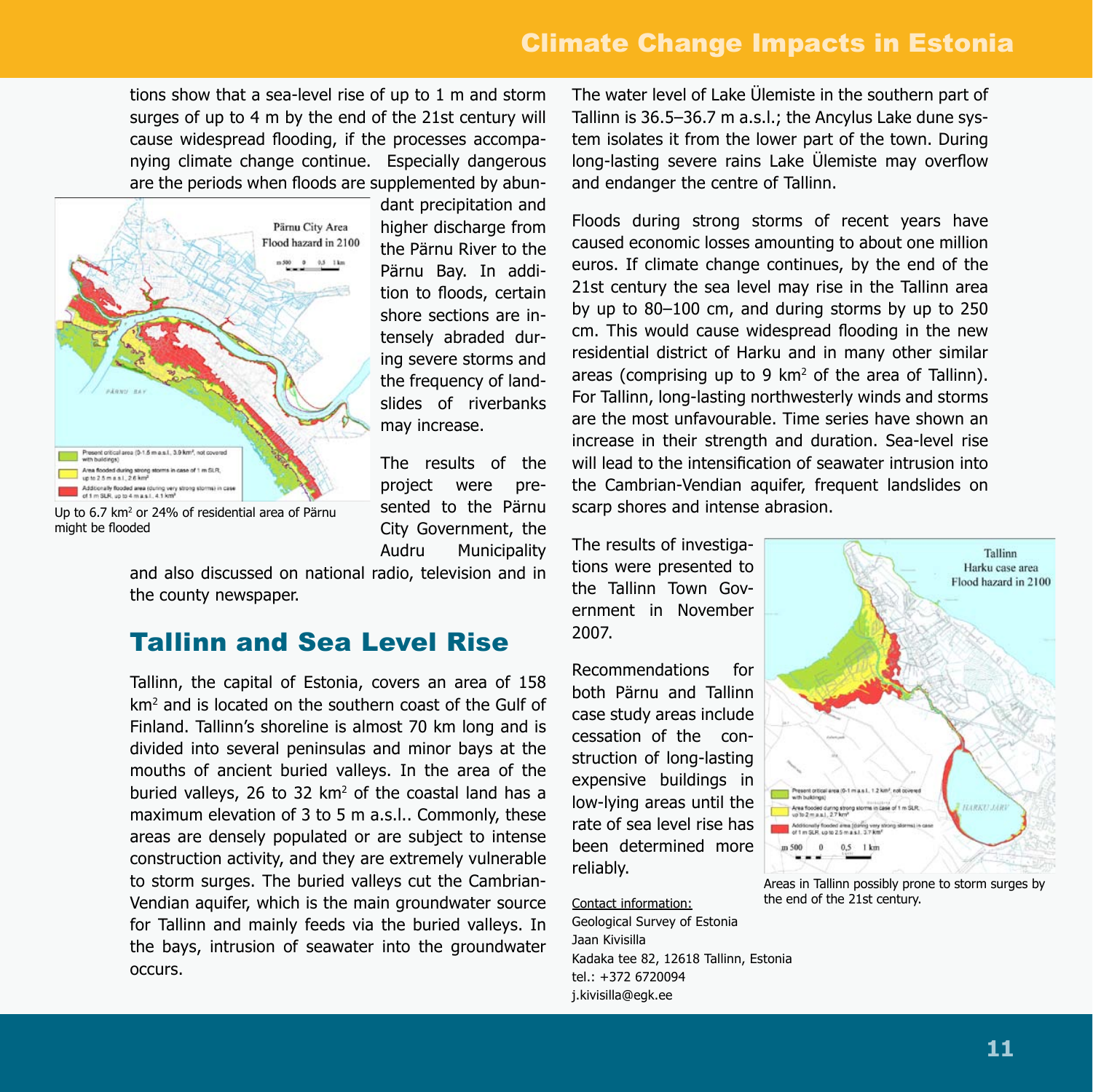### Adaptation Action in Espoo

In Espoo, the ASTRA project has been valuable in raising awareness of climate change. In addition, early results of the project and its discussions have been applied in concrete actions such as flood control. In 2005 the Gudrun storm swept over Finland resulting in the revision of detailed action plans. For instance, the city improved its preparedness for flooding. In the same year, parallel to the ASTRA project, the Board of Managers of the City of Espoo Technical and Environmental Services



A flood risk area under detailed planning (photo: City of Espoo)

appointed a Flood Group to assess the flood risk in Espoo, to draw up flood maps, to conduct a survey of the liabilities and responsibilities and to propose measures to be adopted in preparation for floods.

In May 2007, Espoo organised a seminar that was co-financed by the ASTRA project. The seminar was entitled "Climate Change and Planning in Espoo" and was mainly targeted at planners. However, it offered a good platform to discuss the state of climate change

issues in the city. The audience included participants from national and regional organisations, residents' associations and other cities, the media and also a large number of local politicians. Parallel to the seminar, a summary was compiled of the key impacts of climate change on urban planning based on the latest research results. The seminar provided a cross-section of the city's response to climate issues, and how mitigation and adaptation have been considered in one city.

In addition, many departments of the city have been participating in the project in various ways. This has offered an opportunity for a wide range of bodies and stakeholders inside the city to discuss and adopt climate change issues in their duties. It also has also prompted local actors to provide feedback on the project itself.

Contact information: City of Espoo Mervi Romppanen tel.: +358 50 524 6026 first name.surname@espoo.fi

# Climate Change: New Challenges to Water Protection

The most important activities of the Pirkanmaa Regional Environment Centre within the ASTRA project consisted of four regional seminars and a modelling case study in which the impacts of climate change on nutrient (phosphorus and nitrogen) transport from the Kokemäenjoki river basin were assessed.

In the seminars, lectures on adaptation to and possibilities for mitigation of climate change were presented. Representatives of Finnish ministries and other authorities and prominent scientists were invited as speakers. The most important expected impacts of climate change in Pirkanmaa are increased floods, changes in agriculture and forestry, increased eutrophication of waters and changes in the recreational use of nature. Participants in the seminars were regional stakeholders, including local communities and the Regional Council of Pirkanmaa, regional governmental authorities, universities of the region as well as non-governmental organizations. In the final seminar, which was also open to the citizens of the region, information about the findings of ASTRA was distributed.

In the modelling case study, results of previous research projects could be utilized. Climate change will have impacts both on inland waters and on the Baltic Sea. The modelling system consisted of three parts: a runoff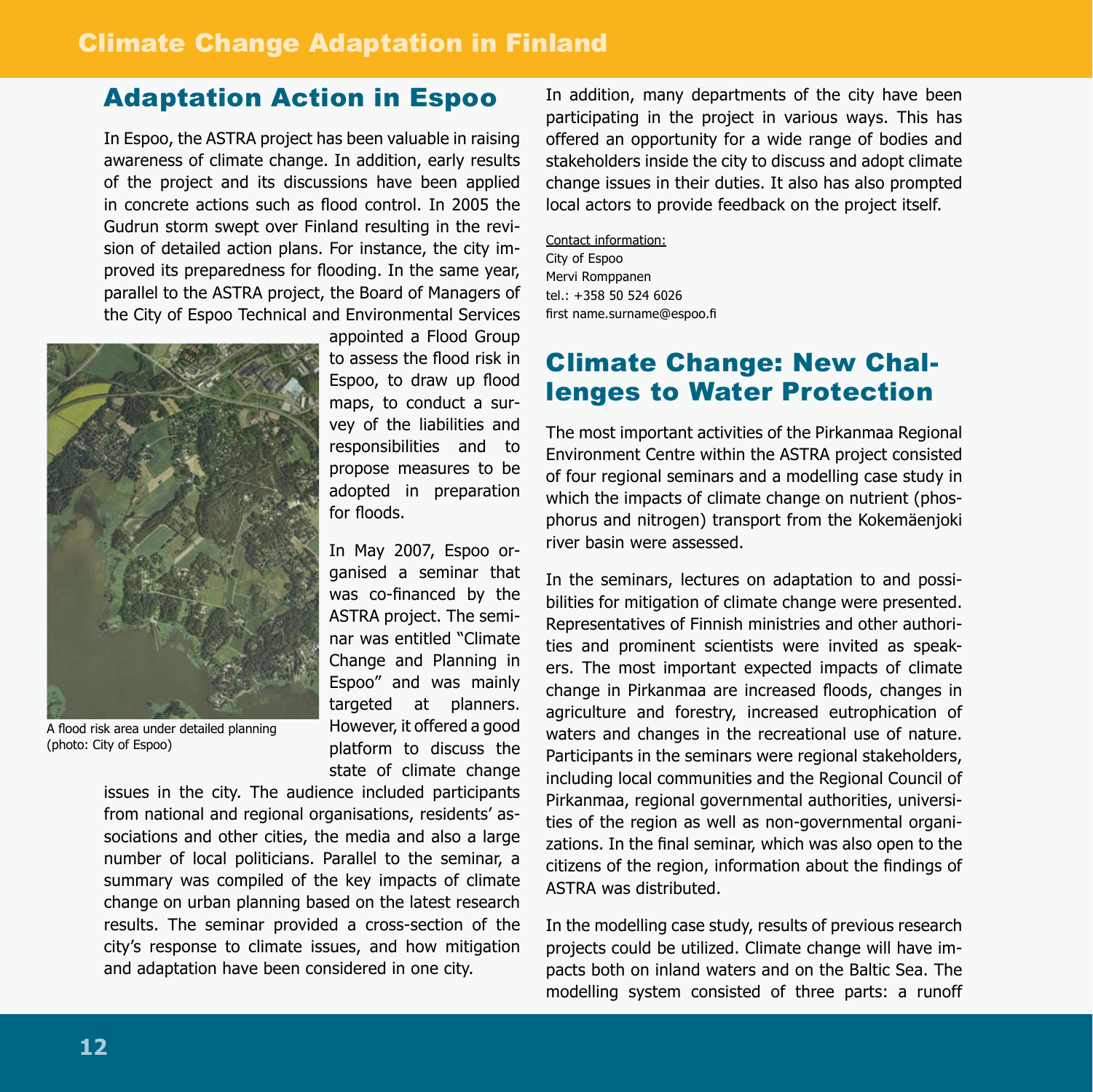# Climate Change Adaptation in Finland

model, a nutrient transport model and a river-lake model. The Rossby Centre coupled Regional Climate Model (RCAO) was used for the discharge simulations. The boundary conditions were taken from two global climate models from the Hadley Centre (HadAM3H) and the Max



Total phosphorus flow at the outlet of the river Kokemäenjoki catchment. Average monthly values (kg/d) with different models and scenarios. The grey bars (Ref) represent the present climatic situation.

Planck Institut für Meteorologie (ECHAM4/ OPYC3). The IPCC emission scenarios A2 and B2 were used. According to the modelling calculations, there will be a considerable change in the seasonal dynamics of nutrient loading. Annual loading will increase regardless of the climate model or the emission scenario used. Winter loading will be greater

than at present, whereas the spring peak will be lower and will take place earlier than in the present climate.

#### Contact information:

Pirkanmaa Regional Environment Centre Tom Frisk P.O.Box 297, FI-33101 Tampere, Finland tel.: +358 500 739 991 tom.frisk@yhmparisto.fi

# Kokkola – Rising or Sinking City?

The Kokkola case study focused on adaptation to climate change impacts and to some degree on mitigation actions in city planning. The study area was the Old Harbour Bay master plan area on the shallow coast of the Bothnian Bay. Several new residential areas have been planned near the shoreline, and there are also many existing vulnerable targets such as harbours, waste water treatment plants and nature reserves.

One of the predicted impacts of climate change is a rise in the sea level, which in Kokkola will be partly counteracted by the rapid land uplift amounting to 8-9 mm/ year. Different sea level scenarios up until 2100 and flood risk maps were created based on height modelling (by the Geological Survey of Finland) of the shore areas and a sea level model (by the Swedish Meteorological and Hydrological Institute). Scenarios have been taken into account in city planning (e.g. building heights in new residential areas and in the building code, detailed project planning of the new waste water treatment plant, drainage, protection of the shoreline). Sea-level rise might also have some positive impacts, such as decreasing need for dredging.

The Technical Research Centre of Finland (VTT) calculated climate change scenarios for the years 2070 to 2100 in the Kokkola area based on a regional climate model and using the IPCC scenarios A2 and B2. The results give a good picture of the foreseeable changes in precipitation, short term precipitation maximums, as well as changes in mean, maximum and minimum temperatures, wind speeds, snow precipitation, duration of the snow and ice cover and melting-freezing cycles. These results are a good tool for city planners and are used as basic information for instance in master planning, architecture and the dimensioning of storm sewers.

The most important stakeholders during the ASTRA process have been city planners, boards in city administration, companies in the large-scale industrial area, waterworks of the city, citizens, NGO's, schools and the press. A good result has been a local increase in awareness of climate change impacts.

Contact information: City of Kokkola Juhani Hannila P.O.Box 47, 67101 KOKKOLA, Finland tel.: +359 44 7809307 juhani.hannila@kokkola.fi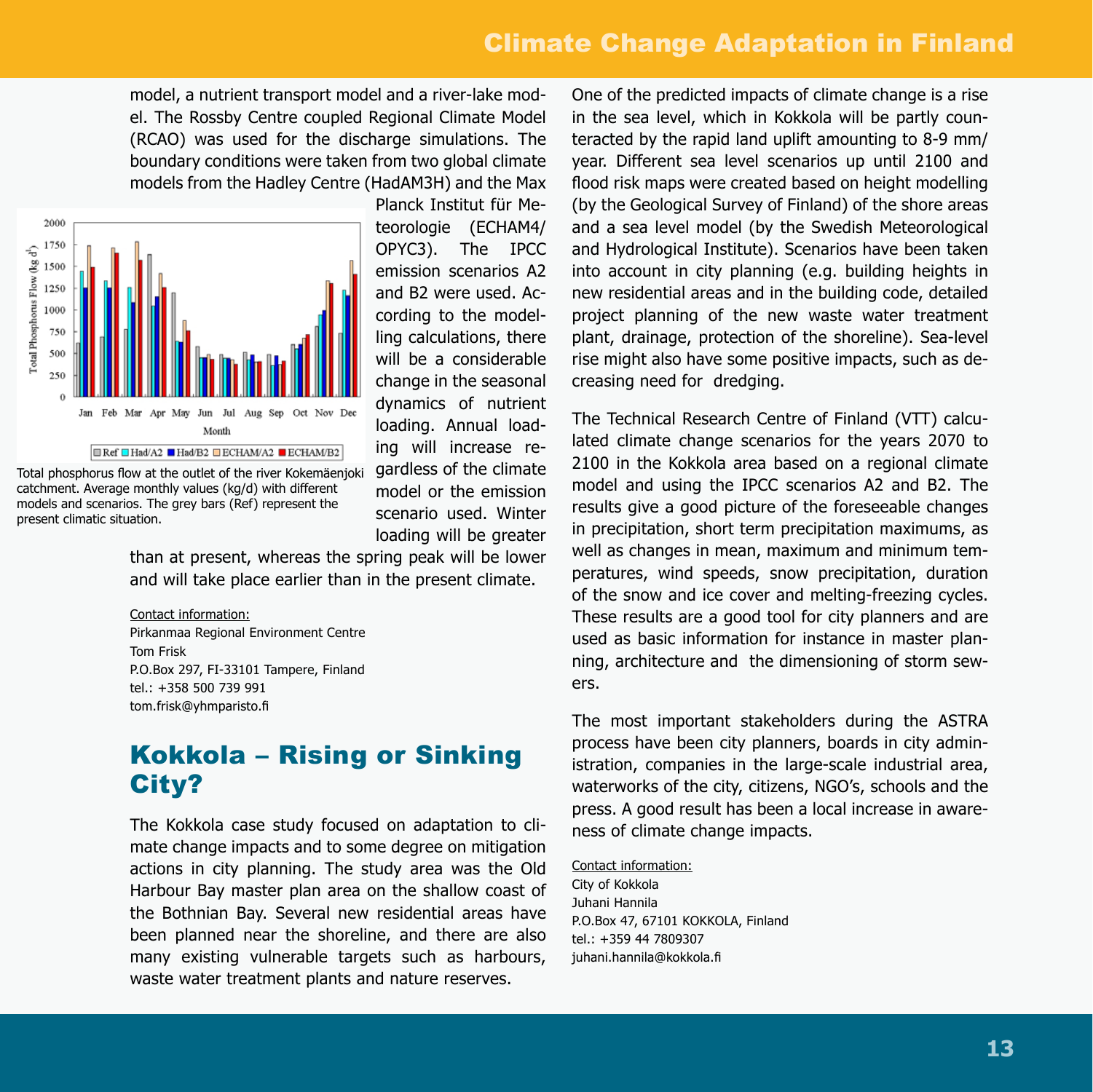### Klaipeda and the Curonian Spit

Klaipeda is the third largest city in Lithuania with 190 000 inhabitants, and is known as an important economic, cultural and scientific centre of Lithuania and an ice-free port. The Curonian Spit is a 98 km long and 0.4-4 km wide sand dune peninsula separating the Baltic Sea and the Curonian Lagoon. The Curonian Spit has 2400 inhabitants. 52 km of the peninsula is covered by the Curonian Spit National Park, with the highest moving dunes in Europe and rare plants. In 2000 the Curonian Spit was added to the UNESCO World Heritage List.



High risk zones of inundation in Klaipeda

Isseen In the framework of the ASTRA project, climate change impacts on the seashore and coastal ecosystem, dune deflation, surface erosion and changes in anthropogenic pressure were analysed and recommendations for adaptation provided.

> More than half of the inhabitants of Klaipeda claim that they are more or less sensitive to meteorological conditions. A scheme for biometeorological forecasting and a public warning system was developed.

Flood risk, storm risk and increase of weather extremity were analysed in the infrastructure sector. Possible city inundation schemes and a special report for city planners indicating high risk zones were prepared.

Close attention has to be paid in the case study area to protection against forest fires. After assessing different indexes that are in use in other countries the most suit-

able one was identified. It provided a basis for improvement of the forest fire awareness system, mainly due to the greater accuracy of the forecast. Lithuanian scientists have also prepared recommendations for city planners and foresters to reduce the impact of increased storms, to improve forest fire prevention and protection, and to reduce the impact of diseases and insects on trees, in order to avoid degradation and increase forest productivity.

Communication with local stakeholders in Lithuania was carried out in the form of four regional seminars organized in Klaipeda. Further information on climate change issues was provided to the general public in articles published in regional newspapers.

More than 50 local stakeholders (environmentalists, spatial planners, meteorology and climatology specialists, landscape architects, strategic planners and monitoring specialists, regional development spethe field of education, as



cialists, persons working in Discussion of project results with local stakeholders

well as politicians) were involved in the process. Local stakeholders represented local and regional authorities, research and education institutions, industry and the business sector, institutions under the Lithuanian Ministry of Environment, non-governmental organizations and the media.

A number of possible adaptation measures that resulted from the ASTRA project has been presented in a draft of the National Implementation Strategy of the Climate Change Convention.

#### Contact information:

Environmental Centre for Administration and Technology Elena Talockaite Lydos 4, LT-44213 Kaunas, Lithuania tel. +370 37 423053, fax. +370 37 422797 elena@ecat.lt, www.ecat.lt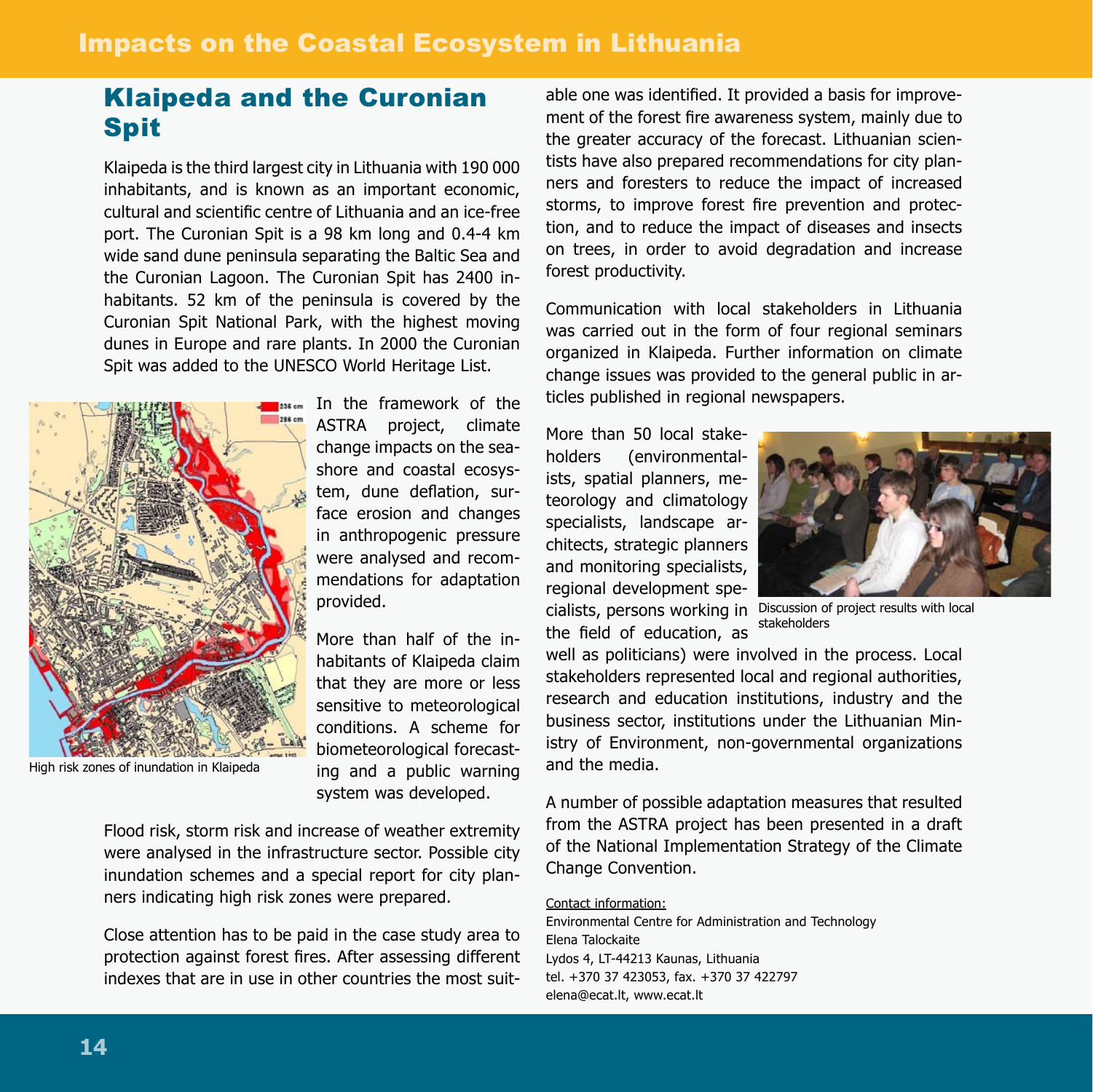#### Climate Change Adaptation Calls for Awareness, not only Information

Institutional preparedness for an increasing incidence of extreme weather events, such as storms and droughts, and for other anticipated effects of climate change is one crucial aspect of adaptation. In short, this means how society has locally prepared itself for the (currently) unexpected by either planned or reactive means. When the system at hand fails to anticipate the future or is incapable of adapting despite better knowledge, we talk about institutional vulnerability.

The Winter Storm Study carried out under the ASTRA project provided first insights into institutional vulnerabilities in the Baltic Sea Region. While similar effects were felt throughout the region, some areas seemed to have coped better with the storm than others. It was seen that part of the damages could be attributed to local maladaption towards extreme weather events. Aside from impacts on human well-being, institutional vulnerability can have serious economic consequences.

Overall, institutional vulnerability covers the issues of awareness of the effects of climate change, long-term institutional preparedness and possibilities for adaptation and co-operation, and dissemination structures. Adapting to climate change not only calls for information sharing, but also for working structures through which actors can implement adaptive measures. It additionally calls for co-operation, both between different levels and sectors of society and interested individuals.

A study was carried out on the institutional vulnerability of the spatial planning systems in the countries of the Baltic Sea Region, with respect to their vulnerability against the effects of climate change. Based on two linked studies involving both national focal points on climate issues and local and regional planners, an insight into the current state of awareness of the problem as well as the agency and association of the actors involved

was obtained. These were seen as crucial elements to effect the most important action, namly adaptation.

Based on the studies, climate change adaptation is still an emerging issue in most of the BSR countries. In many of the countries, such as Sweden, Denmark, Germany and Latvia adaptation strategies are being drafted on the national level or by individual sectors. Finland completed a national adaptation strategy in 2005. Attitudes on adaptive action on the national level have a marked impact on the lower levels. It is important to note, however, that information alone does not lead to awareness of the issue, let alone to action.

Spatial planners in the Baltic Sea Region are interested in and largely aware of the climate change issue and see that the tools to tackle the problem exist. However, a clear understanding of the precise impacts and responsibilities when dealing with them is lacking. Other issues related to spatial development easily override adaptation. As one key point, it was noted that adaptation issues should be addressed in legislation guiding spatial planning on all levels in order for the issue to be given the value it deserves in the spatial development process.

#### Contact information:

YTK Centre for Urban and Regional Studies Helsinki University of Technology Simo Haanpää P.O.Box 9300, FIN-02015 TKK, Finland tel.: +358-9-451 4426 simo.haanpaa@tkk.fi